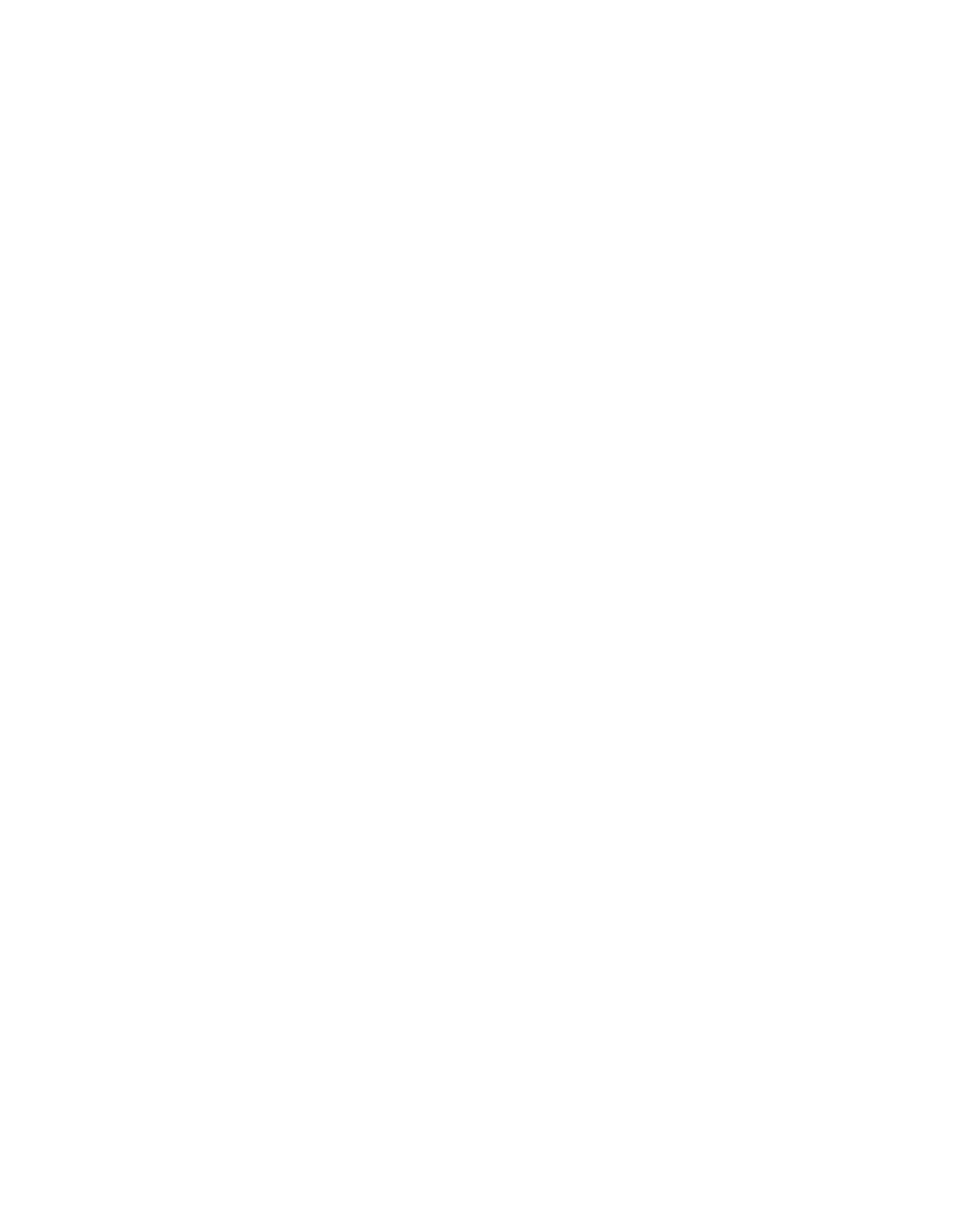

**Pennsylvania Department of Revenue 2019**

# **Instructions for PA-40 Schedule SP**

PA-40 SP IN 05-19

# **GENERAL INFORMATION**

#### **PURPOSE OF SCHEDULE**

Use PA-40 Schedule SP to claim the Tax Forgiveness Credit for taxpayers who meet the qualifications to reduce all or a part of their Pennsylvania Tax Liability.

[Refer to the PA Personal Income Tax Guide – Tax Forgive](https://www.revenue.pa.gov/FormsandPublications/PAPersonalIncomeTaxGuide/Pages/Tax-Forgiveness.aspx)[ness section for additional information.](https://www.revenue.pa.gov/FormsandPublications/PAPersonalIncomeTaxGuide/Pages/Tax-Forgiveness.aspx)

### **RECORDING DOLLAR AMOUNTS**

Show money amounts in whole-dollars only. Eliminate any amount less than \$0.50 and increase any amount that is \$0.50 or more to the next highest dollar.

### **WHO MUST COMPLETE**

PA-40 Schedule SP must be completed and included with an originally filed PA-40, Personal Income Tax Return, for any taxpayer(s) claiming the Tax Forgiveness Credit on Line 21 of the PA-40.

An amended PA Schedule SP must be included with Schedule PA-40 X if increases or decreases in income amounts or changes to any information in Parts A, B or C of PA Schedule SP are discovered after an original or other amended return is filed with the department. Section III on Page 2 of Schedule PA-40 X must be completed to explain any changes to the information on PA-40 Schedule SP resulting in changes to the Tax Forgiveness credit reported on an amended PA-40, Personal Income Tax Return.

# **FORM INSTRUCTIONS**

#### **IDENTIFICATION INFORMATION**

#### **NAME OF TAXPAYER CLAIMING TAX FORGIVENESS**

Enter the name of the taxpayer claiming Tax Forgiveness. If a jointly filed return, enter the name of the primary taxpayer (name shown first on the PA-40, Personal Income Tax Return).

#### **SPOUSE'S NAME**

Enter the spouse's name if filing Married, Filing Jointly or Married, Filing Separately on the PA-40, Personal Income Tax Return.

#### **SOCIAL SECURITY NUMBER**

Enter the Social Security number (SSN) of the taxpayer. If a jointly filed return, enter the primary taxpayer's SSN.

#### **SPOUSE'S SOCIAL SECURITY NUMBER**

Enter the spouse's SSN even if filing Married, Filing Separately.

## **GENERAL INSTRUCTIONS**

Special Tax Forgiveness

#### **WHAT IS TAX FORGIVENESS?**

Tax Forgiveness is a credit that allows eligible taxpayers to reduce all or part of their PA tax liability. Tax Forgiveness:

- Gives a state tax refund to some taxpayers; and
- Forgives some taxpayers of their liabilities even if they have not paid their PA personal income tax.

#### **WHO IS ELIGIBLE FOR TAX FORGIVENESS?**

A taxpayer and spouse, if applicable, are eligible if:

- 1. Subject to PA personal income tax. Taxpayer and spouse are liable for PA tax on income (or would be liable if earned, received, or realized PA-taxable income);
- 2. Not a dependent on another person's federal tax return; and
- 3. The eligibility income requirements are met.

**NOTE:** A dependent child may also be eligible if he or she is a dependent on the PA-40 Schedule SP of his or her parents, grandparents, or foster parents.

#### **HOW DO I CLAIM TAX FORGIVENESS?**

To claim Tax Forgiveness, complete and submit a PA Schedule SP, and:

- 1. Determine Eligibility Income. If married, whether filing Married, Filing Jointly or Married, Filing Separately, total or joint Eligibility Income must be determined in Section III (taxpayer Eligibility Income plus the spouse's Eligibility Income).
- 2. Determine the Filing Status in Section I.
- 3. Calculate the Tax Forgiveness Credit, using the applicable Eligibility Income Table, in Section IV.

**IMPORTANT:** There is no advantage to filing sepa- $\Delta$  rately because married claimants must report their Joint Eligibility Income on PA Schedule SP. The spouse's SSN must be included, even if filing Married, Filing Separately.

#### **CLAIMING DEPENDENTS ON SEPARATE PA SCHEDULES SP**

It is possible that a taxpayer and spouse file jointly for federal income tax purposes, but must file separately for Pennsylvania personal income tax purposes. If qualifying for Tax Forgiveness, the taxpayer and spouse must each complete PA-40 Schedule SP as if filing jointly. Each must report the same information including dependents and the joint Eligibility Income. The Married and Filing Separate ovals in Section I of each PA-40 Schedule SP must be completed. A copy of the PA-40 Schedule SP must be included with both PA-40, Personal Income Tax Returns, for the taxpayer and spouse.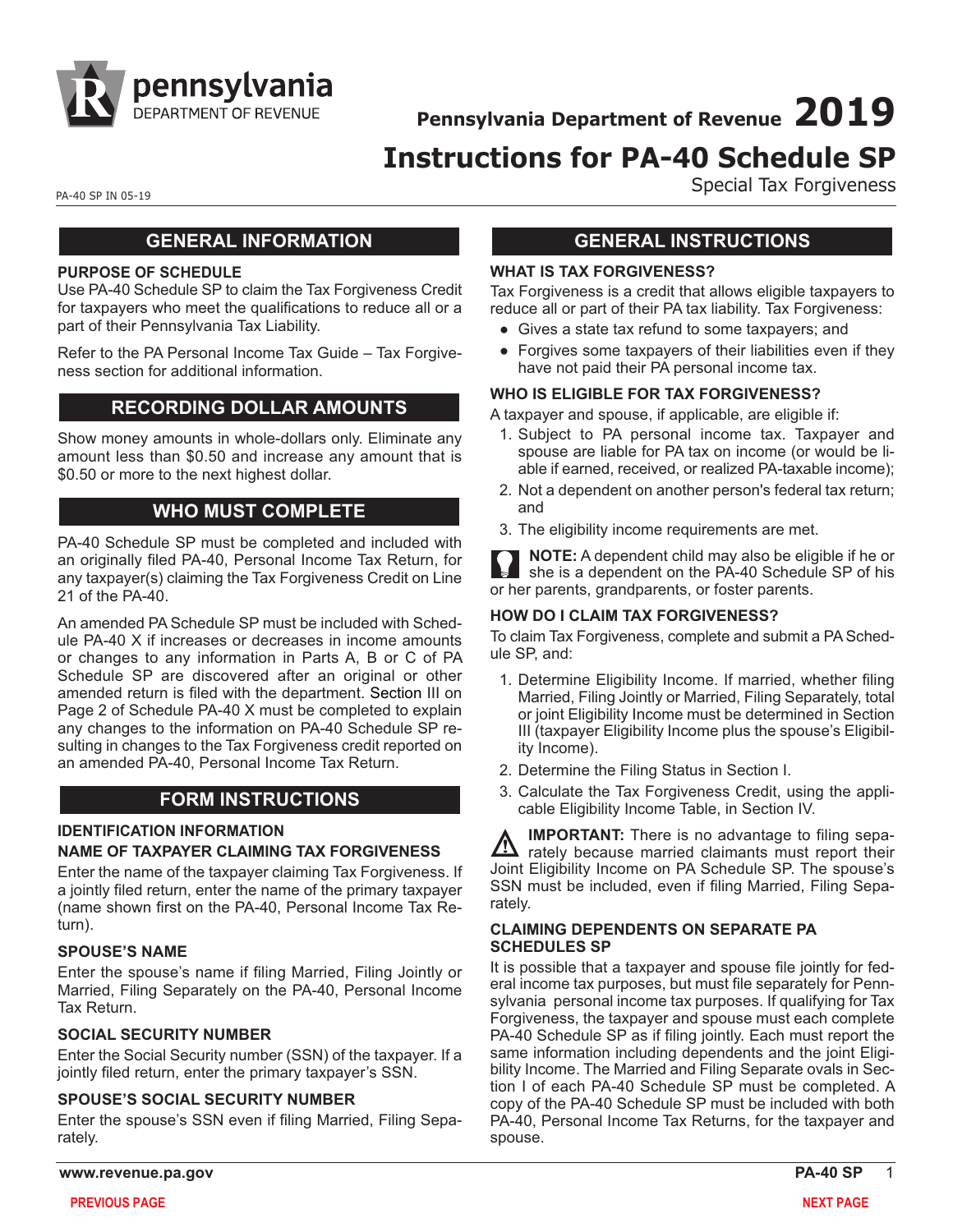### **NONRESIDENTS AND PART-YEAR RESIDENTS**

Taxpayers who are nonresidents and part-year residents of Pennsylvania may claim Tax Forgiveness if meeting all the eligibility requirements. Such taxpayers must include in their Eligibility Income all income as described whether earned within or outside Pennsylvania. Nonresident and part-year resident taxpayers who file paper copies of the PA-40, Personal Income Tax Return, must also include a copy of pages one and two of their federal income tax return along with their completed PA-40 Schedule SP.

**CAUTION:** Residents of reciprocal states that have Pennsylvania-taxable income in Pennsylvania classes of income other than compensation must also include all their nontaxable income earned outside Pennsylvania, as well as the compensation not taxable to Pennsylvania as a resident of a reciprocal state, on Line 6 of PA-40 Schedule SP.

# LINE INSTRUCTIONS

# ELIGIBILITY QUESTIONS

### **LINE 1**

Answer the question regarding if the taxpayer is a dependent on another taxpayer's (parent, guardian, grandparent, step-parent, etc.) federal tax return.

# **LINE 2**

If yes is the answer on Line 1, answer the question regarding whether the taxpayer on whose tax return the dependency is claimed also qualifies for Tax Forgiveness.

**IMPORTANT:** If "No" is the answer on Line 1, proceed <u>/\</u> with completing the remaining part of PA-40 Schedule SP to determine eligibility for Tax Forgiveness. If "Yes" is the answer on Line 1 and Line 2, proceed with completing the remaining parts of PA-40 Schedule SP to determine eligibility for Tax Forgiveness. If "Yes" is the answer on Line 1 and "No" is the answer on Line 2, Tax Forgiveness may not be claimed.

# SECTION I

#### **FILING STATUS**

Fill in the oval(s) that accurately describe(s) the filing status as of Dec. 31 of the tax year.

# **LINE 1**

Complete the unmarried oval on PA-40 Schedule SP if single, widowed and could not or did not elect to file a joint return in the year of death of the taxpayer and/or spouse, or divorced on Dec. 31 of the tax year. Also complete the unmarried/separated oval on Line 19a of the PA-40, Personal Income Tax Return.

#### **LINE 1A**

Complete this oval if single, unmarried, divorced or widowed and could not or did not elect to file a joint return in the year of death of the taxpayer and/or spouse.

### **LINE 1B**

Complete this oval claimed as a dependent on another person's PA-40 Schedule SP. Enter the other person's SSN and name in the spaces provided.

#### **STUDENTS**

A full-time student who is a dependent on his/her parents' federal income tax return cannot claim this credit, regardless of his/her income, unless his/her parents are eligible for Tax Forgiveness. In this case, the student claimant must file his/her own tax return and PA-40 Schedule SP.

### **LINE 2**

Complete the separated oval on PA-40 Schedule SP only if separated and living apart at all times during the last six months of the tax year, or separated pursuant to a written separation agreement. Also complete the unmarried/separated oval on Line 19a of the PA-40, Personal Income Tax Return.

### **LINE 3**

Complete the married oval on PA-40 Schedule SP if married and living together or a joint return was elected to be filed in the year of death of the taxpayer and/or spouse. Also complete the married oval if filing married and living apart for less than the last six months of the tax year or were separated, but not by a written separation agreement. In addition, complete the married oval on Line 19a of the PA-40, Personal Income Tax Return.

#### **LINE 3A**

Complete this oval if married and living together or a joint return was elected to be filed in the year of death of the taxpayer and/or spouse.

#### **LINE 3B**

Complete this oval if married and filing separate PA-40, Personal Income Tax Returns.



**NOTE:** Columns B and C must be completed in Section III, Eligibility Income.

### **CERTIFICATION**

Complete this oval if certifying the information included on each Schedule SP is the same.

#### **LINE 3C**

Complete this oval if married and the spouse is dependent on another person's federal tax return. Enter the other person's SSN and name in the spaces provided.



**NOTE:** Columns B and C must be completed in Section III, Eligibility Income.

#### **LINE 3D**

Complete this oval if married and lived apart but not for the last six months of the tax year.



**NOTE:** Columns B and C must be completed in Sec**tion III, Eligibility Income.** 

When claiming Tax Forgiveness together, either the taxpayer or spouse must meet the eligibility requirements, but the Joint Eligibility Income and Eligibility Income Table 2 must be used.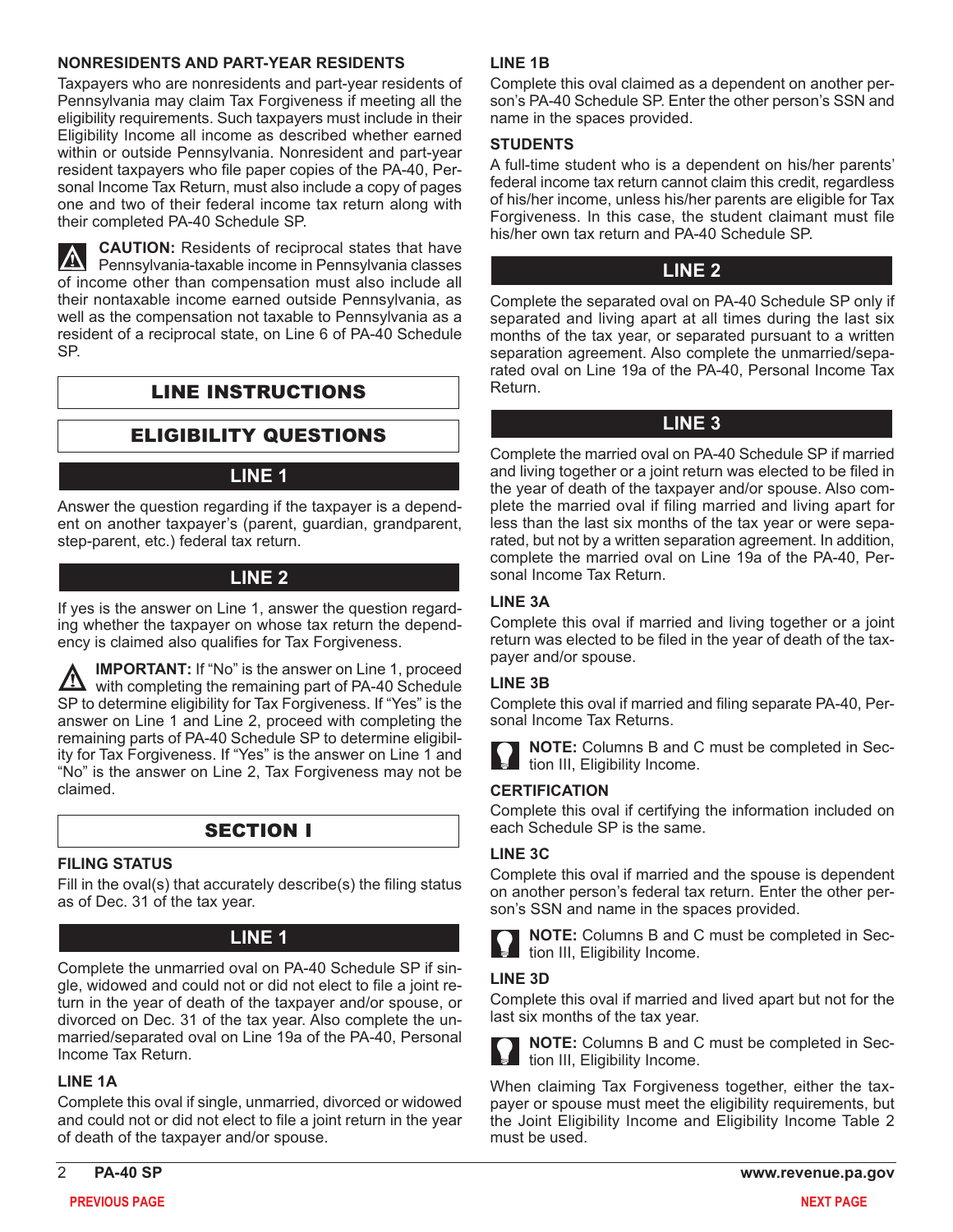When filing separately, the taxpayer and spouse must combine their Eligibility Incomes to determine if they meet the eligibility requirements. A married taxpayer cannot claim Tax Forgiveness independently of his or her spouse. Married claimants are not dependents of one another for Tax Forgiveness purposes, even when one spouse does not have any Eligibility Income. Each must use the Joint Eligibility Income and Eligibility Income Table 2, and fill in the oval and certify that the same information for PA-40 Schedule SP is being used.

When one spouse is claimed as a dependent on another person's federal income tax return, otherwise qualifying married taxpayers must file separately.

**EXAMPLE:** Scott is a dependent on his parents' federal income tax return and is not eligible for Tax Forgiveness. His wife, Paula, is not a dependent, and may complete PA-40 Schedule SP. Paula may not claim Scott as a dependent, but must include his Eligibility Income when calculating her Total Eligibility Income. Additionally, if Scott's parents qualify for Tax Forgiveness, Scott may also qualify if he included Paula's income in his Total Eligibility Income.

# **LINE 4**

Complete this oval if the tax return is being filed for a person who died during the tax year and/or the deceased person's surviving spouse or deceased spouse could not or did not elect to file a joint return with the deceased taxpayer. Annualization of a deceased taxpayer and/or spouse's income may be required in order to determine total Eligibility Income for Tax Forgiveness purposes. Also complete the deceased oval on Line 19a of the PA-40, Personal Income Tax Return.

### **ANNUALIZATION OF INCOME**

In order to determine eligibility for Tax Forgiveness, the Eligibility Income for a complete year must be used as the tables in Section IV of PA-40 Schedule SP use an annual income amount in the calculation of the forgiveness factor. As a result, taxpayers that do not have a complete tax year's income (usually deceased taxpayers) must annualize their income. To annualize a deceased taxpayer's income, the income realized by the decedent is divided by the number of days (or months) the decedent lived and multiplied by 365 days (or 12 months) may be used. From this product, subtract the amount of realized income and include the remainder in the amount reported on Line 2 of Part C for PA-40 Schedule SP. One time transactions, such as those from the sale of stock or real property, need not be included when determining the amount of the realized income before multiplying by the number of days or months in the tax year. Realized income includes Pennsylvania-taxable income and any other eligibility income listed on Lines 2 through 10 for Section III of PA-40 Schedule SP. Separate calculations of annualized income amounts may be required for each of the Lines 2 through 10 in Section III of PA-40 Schedule SP.

When determining the amount of annualized income, the total Eligibility Income on the prior year's return may be used if the individual was eligible for Tax Forgiveness, received approximately the same income during this taxable year and did not have any transactions that were different from the previous tax year. The department will usually accept a reasonable calculation of the decedent's annual Eligibility Income.

**EXAMPLE:** Jerry and Pat have been married for 50 years and Jerry dies on October 1 of the most recent tax year. Pat elects to file a joint return with her deceased spouse. Jerry worked as a custodian for a local school to supplement their social security income and died while still employed. Jerry and Pat also had joint interest and dividend income during the tax year. Jerry's compensation income must be annualized and the amount Jerry might have earned for the remaining three months of the tax year must be included on Line 2 in Section III of PA-40 Schedule SP. Because Pat is electing to file a joint return, the interest and dividend income from the joint ownership of the assets is not required to be annualized. If the surviving spouse (Pat) or Jerry's estate elects to file a separate return, Jerry's return would need to include annualized income from the interest and dividend classes of income in addition to the annualized compensation income.

**IMPORTANT:** Surviving spouses should not include any income in respect of a decedent, income that should be included on the estate tax return, or any income of the deceased taxpayer (including the decedent's half of any joint income received prior to the decedent's date of death) in the taxable income or in the calculation of the Eligibility Income of the surviving spouse when a separate return is filed by the surviving spouse.

# SECTION II

### **DEPENDENT CHILDREN**

A dependent child for PA-40 Schedule SP purposes is a minor or adult child claimed as a dependent on a federal income tax return.

**NOTE:** If there are no dependents, go to Section III of PA-40 Schedule SP.

The Department of Revenue has a two-step test for a dependent child:

- 1. **Is the individual a child of the claimant?**
	- For Pennsylvania income tax purposes, a child includes the natural child, adopted child, or step-child of a parent. Child also includes a grandchild of a grandparent and a foster child of a foster parent. Therefore, a son or daughter, a grandchild, or a foster child can be claimed as a dependent for PA-40 Schedule SP if the child is claimed as a dependent on the federal income tax return of the taxpayer. However, an aunt, uncle, or unrelated person cannot claim a child as a dependent, as defined above, even if claiming the child as a dependent on a federal income tax return.
- 2. **Can the claimant claim the child as a dependent for federal tax purposes?** The age, status as a full-time student, and gross income of a daughter, son, granddaughter, grandson, or foster child are factors only in determining whether the claimant can claim the child as a dependent for federal purposes. For example, parents that can claim a qualifying 30-yearold child for federal purposes can claim that child as a dependent for PA-40 Schedule SP purposes.

A dependent child cannot be claimed on PA-40 Schedule SP if:

• The dependent is not a child of the taxpayer, as defined above;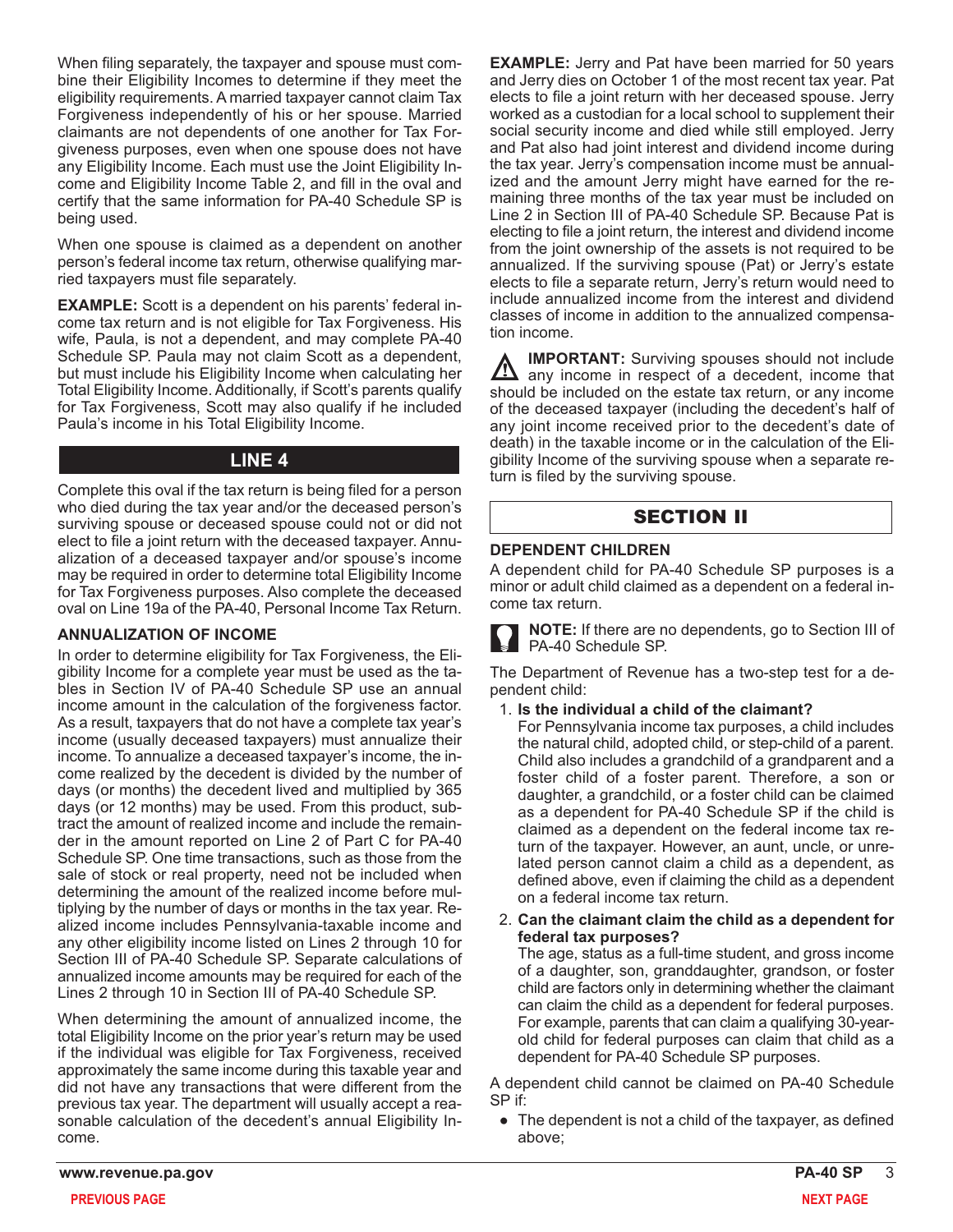- The taxpayer is unmarried for Tax Forgiveness purposes, and the former spouse by agreement or court decree can claim the child as a dependent for federal and PA-40 Schedule SP purposes; or
- The child's other parent, by agreement or court decree, can claim the child as a dependent for federal tax and Pennsylvania Tax Forgiveness purposes.

Taxpayers filing PA Schedule SP for the first time, or **d** claiming a new dependent on PA Schedule SP for the first time on a return where Tax Forgiveness is claimed, should include copies of the birth certificates and Social Security cards of all the dependents listed on PA Schedule SP, Section II. For taxpayers with more than four dependent children, the department recommends that all the children included as dependents on PA Schedule SP, Section II, also be included as dependents for federal income tax purposes even if no tax benefit for federal tax purposes results from including them as dependents on the federal return.

No other adult can be claimed as a dependent, even if doing so on a federal tax return.

A dependent child with taxable income in excess of \$33 must file a PA-40, Personal Income Tax Return. If that child's parents qualify for Tax Forgiveness, that child is also eligible for this credit. The child must file a tax return and a PA-40 Schedule SP. The child must also include any child support

paid to his/her parent on his/her behalf in his/her Eligibility Income.

#### **LINE 1**

Enter the name, age, relationship to the taxpayer and SSN for each dependent in the spaces provided. If there are more than four dependents, include a statement showing the name, age relationship and SSN of each dependent.

### **LINE 2**

Enter the total number of dependent children claimed.

**CAUTION:** If an adult child, an adopted child, a foster  $|\nabla$ child, or a child with a different last name from the taxpayer is claimed on PA-40 Schedule SP, a copy of pages one and two of the federal income tax return for the tax year must also be included.

### SECTION III

#### **ELIGIBILITY INCOME**

Use Column A if unmarried or married filing jointly. Use the columns under Column B and C if married filing separately.

#### **LINE 1**

Enter the total PA Taxable Income amount from Line 9 of the PA-40, Personal Income Tax Return.

| <b>ELIGIBILITY INCOME TABLE 1. Unmarried, Separated and Deceased Claimants</b> |                                                                                 |          |          |          |          |          |                                                                          |                  |           |                                                                                                                                                |  |  |  |  |
|--------------------------------------------------------------------------------|---------------------------------------------------------------------------------|----------|----------|----------|----------|----------|--------------------------------------------------------------------------|------------------|-----------|------------------------------------------------------------------------------------------------------------------------------------------------|--|--|--|--|
|                                                                                | If the Eligibility Income from PA Schedule SP, Line 11, does not exceed:        |          |          |          |          |          |                                                                          |                  |           |                                                                                                                                                |  |  |  |  |
| $YOU \rightarrow$                                                              | \$6,500                                                                         | \$6,750  | \$7,000  | \$7,250  | \$7,500  | \$7,750  | \$8,000                                                                  | \$8.250          | \$8,500   | \$8,750                                                                                                                                        |  |  |  |  |
| <b>V DEPENDENT CHILDREN</b>                                                    |                                                                                 |          |          |          |          |          |                                                                          |                  |           |                                                                                                                                                |  |  |  |  |
| 1                                                                              | \$16,000                                                                        | \$16,250 | \$16,500 | \$16,750 | \$17,000 | \$17,250 | \$17,500                                                                 | \$17,750         | \$18,000  | \$18,250                                                                                                                                       |  |  |  |  |
| $\sqrt{2}$                                                                     | \$25,500                                                                        | \$25,750 | \$26,000 | \$26,250 | \$26,500 | \$26,750 | \$27,000                                                                 | \$27,250         | \$27,500  | \$27,750                                                                                                                                       |  |  |  |  |
| 3                                                                              | \$35,000                                                                        | \$35,250 | \$35,500 | \$35,750 | \$36,000 | \$36,250 | \$36,500                                                                 | \$36.750         | \$37,000  | \$37,250                                                                                                                                       |  |  |  |  |
| $\overline{4}$                                                                 | \$44,500                                                                        | \$44,750 | \$45,000 | \$45,250 | \$45,500 | \$45,750 | \$46,000                                                                 | \$46,250         | \$46,500  | \$46,750                                                                                                                                       |  |  |  |  |
| 5                                                                              | \$54,000                                                                        | \$54,250 | \$54,500 | \$54,750 | \$55,000 | \$55,250 | \$55,500                                                                 | \$55,750         | \$56,000  | \$56,250                                                                                                                                       |  |  |  |  |
| $\,6$                                                                          | \$63,500                                                                        | \$63,750 | \$64,000 | \$64,250 | \$64,500 | \$64,750 | \$65,000                                                                 | \$65,250         | \$65,500  | \$65,750                                                                                                                                       |  |  |  |  |
| 7                                                                              | \$73,000                                                                        | \$73,250 | \$73,500 | \$73,750 | \$74,000 | \$74,250 | \$74,500                                                                 | \$74,750         | \$75,000  | \$75.250                                                                                                                                       |  |  |  |  |
| 8                                                                              | \$82,500                                                                        | \$82,750 | \$83,000 | \$83,250 | \$83,500 | \$83,750 | \$84,000                                                                 | \$84,250         | \$84,500  | \$84,750                                                                                                                                       |  |  |  |  |
| 9                                                                              | \$92,000                                                                        | \$92,250 | \$92,500 | \$92,750 | \$93,000 | \$93,250 | \$93,500                                                                 | \$93,750         | \$94,000  | \$94,250                                                                                                                                       |  |  |  |  |
|                                                                                |                                                                                 |          |          |          |          |          | Then the Percentage of Tax Forgiveness and the Decimal Equivalent is:    |                  |           |                                                                                                                                                |  |  |  |  |
|                                                                                | 100%                                                                            | 90%      | 80%      | 70%      | 60%      | 50%      | 40%                                                                      | 30%              | 20%       | 10%                                                                                                                                            |  |  |  |  |
|                                                                                | 1.0                                                                             | .90      | .80      | .70      | .60      | .50      | .40                                                                      | .30              | .20       | .10                                                                                                                                            |  |  |  |  |
|                                                                                |                                                                                 |          |          |          |          |          |                                                                          |                  |           | NOTE: If claiming more than nine (9) dependent children, go to the PA Personal Income Tax Guide - Tax Forgiveness on the department's website. |  |  |  |  |
|                                                                                | <b>ELIGIBILITY INCOME TABLE 2. Married Claimants, even if filing separately</b> |          |          |          |          |          |                                                                          |                  |           |                                                                                                                                                |  |  |  |  |
|                                                                                |                                                                                 |          |          |          |          |          | If the Eligibility Income from PA Schedule SP, Line 11, does not exceed: |                  |           |                                                                                                                                                |  |  |  |  |
| YOU & =                                                                        | \$13,000                                                                        | \$13,250 | \$13,500 | \$13,750 | \$14,000 | \$14.250 | \$14.500                                                                 | \$14.750         | \$15,000  | \$15,250                                                                                                                                       |  |  |  |  |
|                                                                                | <b>V DEPENDENT CHILDREN</b>                                                     |          |          |          |          |          |                                                                          |                  |           |                                                                                                                                                |  |  |  |  |
| 1                                                                              | \$22,500                                                                        | \$22,750 | \$23,000 | \$23,250 | \$23,500 | \$23,750 | \$24,000                                                                 | \$24,250         | \$24,500  | \$24,750                                                                                                                                       |  |  |  |  |
| $\overline{2}$                                                                 | \$32,000                                                                        | \$32,250 | \$32,500 | \$32,750 | \$33,000 | \$33,250 | \$33,500                                                                 | \$33,750         | \$34,000  | \$34.250                                                                                                                                       |  |  |  |  |
| 3                                                                              | \$41,500                                                                        | \$41,750 | \$42,000 | \$42,250 | \$42,500 | \$42,750 | \$43,000                                                                 | \$43,250         | \$43,500  | \$43,750                                                                                                                                       |  |  |  |  |
| $\overline{4}$                                                                 | \$51,000                                                                        | \$51.250 | \$51.500 | \$51.750 | \$52,000 | \$52,250 | \$52,500                                                                 | \$52,750         | \$53,000  | \$53.250                                                                                                                                       |  |  |  |  |
| 5                                                                              | \$60,500                                                                        | \$60,750 | \$61,000 | \$61,250 | \$61.500 | \$61,750 | \$62,000                                                                 | \$62,250         | \$62,500  | \$62.750                                                                                                                                       |  |  |  |  |
| $6\phantom{1}6$                                                                | \$70,000                                                                        | \$70,250 | \$70,500 | \$70,750 | \$71,000 | \$71,250 | \$71,500                                                                 | \$71,750         | \$72,000  | \$72,250                                                                                                                                       |  |  |  |  |
| 7                                                                              | \$79,500                                                                        | \$79,750 | \$80,000 | \$80,250 | \$80,500 | \$80.750 | \$81,000                                                                 | \$81.250         | \$81.500  | \$81.750                                                                                                                                       |  |  |  |  |
| 8                                                                              | \$89,000                                                                        | \$89,250 | \$89,500 | \$89,750 | \$90,000 | \$90,250 | \$90,500                                                                 | \$90,750         | \$91,000  | \$91,250                                                                                                                                       |  |  |  |  |
| 9                                                                              | \$98,500                                                                        | \$98,750 | \$99,000 | \$99,250 | \$99,500 | \$99,750 | \$100,000                                                                | \$100,250        | \$100,500 | \$100,750                                                                                                                                      |  |  |  |  |
|                                                                                |                                                                                 |          |          |          |          |          | Then the Percentage of Tax Forgiveness and the Decimal Equivalent is:    |                  |           |                                                                                                                                                |  |  |  |  |
|                                                                                | 100%                                                                            | 90%      | 80%      | 70%      | 60%      | 50%      | 40%                                                                      | 30%              | 20%       | 10%                                                                                                                                            |  |  |  |  |
|                                                                                | 1.0                                                                             | .90      | .80      | .70      | .60      | .50      | .40                                                                      | $\overline{.30}$ | .20       | .10                                                                                                                                            |  |  |  |  |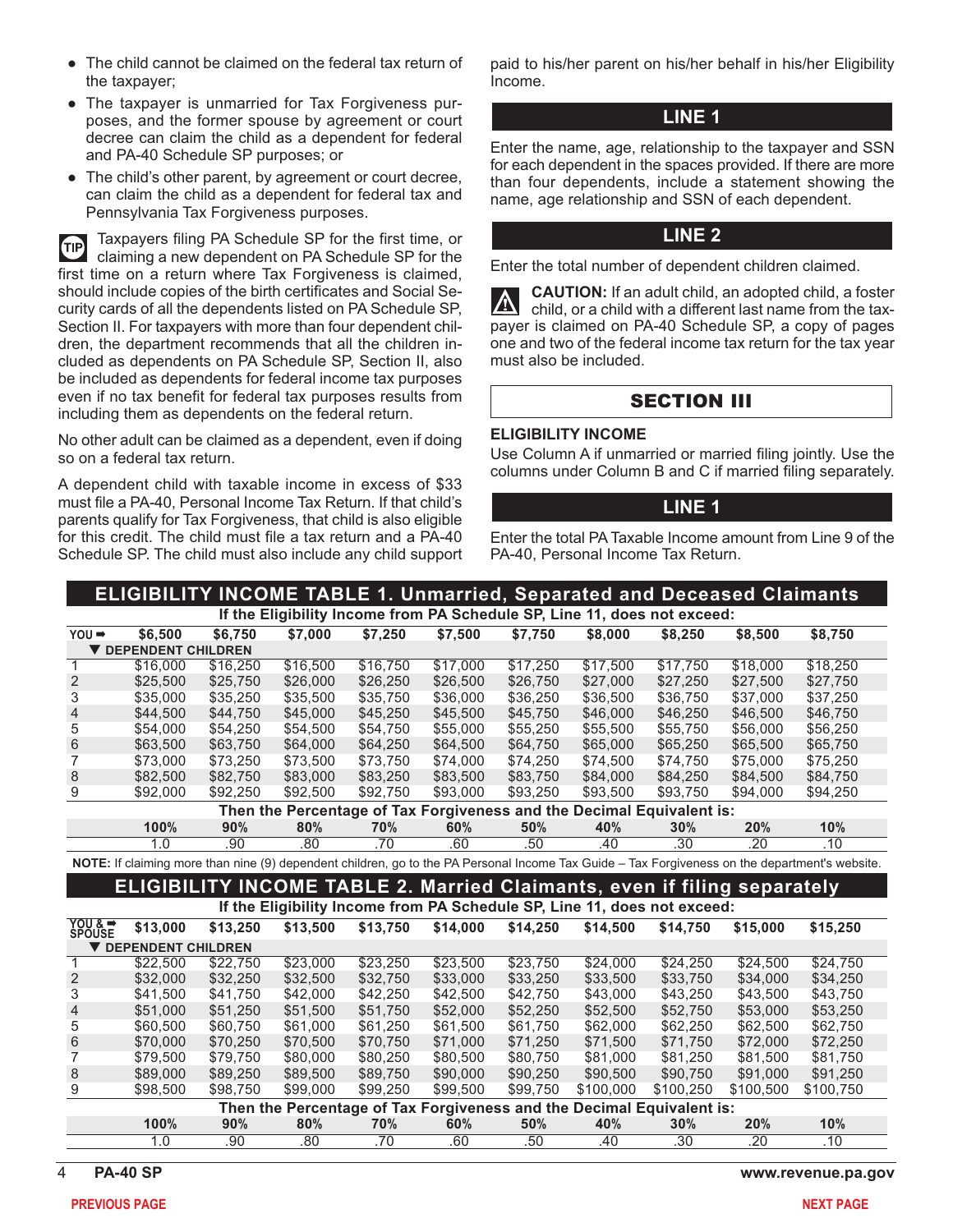#### **NONTAXABLE INCOME**

On Lines 2 through 10 of PA-40 Schedule SP, income must be reported that is not reported as taxable on the PA-40, Personal Income Tax Return, which PA law requires to be reported for Tax Forgiveness purposes. If no amounts are required to be reported on Lines 2 through 10, enter zero. Annualized income from each of the sources for Lines 2 through 10 should be reported for decedents on the respective lines.

### **LINE 2**

Enter the amount of tax-exempt interest from Lines 6 and 7 of PA-40 Schedule A and any exempt-interest dividends included in Line 3 of PA-40 Schedule B as well as any exempt income and gains from investments in direct obligations of the federal government, Pennsylvania, and political subdivisions of Pennsylvania. Include the nontaxable portion of gain from the sale of any property. Include nontaxable income received as a beneficiary of an estate or trust as well as any tax-exempt income from a partnership or S corporation's participation in a Keystone Opportunity Zone. For decedents only: in addition to any annualized income for nontaxable interest, dividends, and gains, include the difference between the total annualized income and the Pennsylvania-taxable income from Line 1 above as well as any annualized tax-exempt interest or exempt-interest dividends.

# **LINE 3**

Enter the amount of alimony received by the taxpayer and/or spouse. Do not include child support payments received by a spouse.

# **LINE 4**

Enter the amount of the total proceeds received from life or other insurance policies. Also, include inherited cash or the value of property received as well as the amount received as reported on federal Form 1099-R with distribution code 4 reported in Box 7 of the form.

# **LINE 5**

Enter the total amount of nontaxable cash or property received as gifts from others. Also, include awards received in recognition of civic and social achievements and noncash prizes from the Pennsylvania Lottery.

# **LINE 6**

Part-year residents and nonresidents must complete this line. Enter the total of all income, not already reported on this schedule, earned, received, or realized while residing outside Pennsylvania by the taxpayer and/or spouse. Include any amount exempted from taxation under the Military Spouses Residency Relief Act. Part-year residents or nonresidents who file a paper copy of the PA-40, Personal Income Tax Return, must also include a copy of pages one and two of their federal income tax return.

# **LINE 7**

Enter the amount that represents the difference between the total military income earned and the amount reported as taxable compensation on Line 1 of the PA-40 Personal Income Tax Return. Do not include combat zone pay and hazardous duty pay.

# **LINE 8**

Enter the nontaxable gain from the sale of a principle residence.

# **LINE 9**

Enter the amount of the total value of all nontaxable scholarships, fellowships, and stipends as well as the amount of any federal and state educational grants received. Do not include student loans. Also, include the value of tuition reductions offered as part of an employer's benefit plan.

# **LINE 10**

Enter on Line 10 the following kinds of nontaxable income when determining Eligibility Income:

- Support received from a spouse or former spouse who does not live in the household. Do not include payments received for child support here – see the instructions for Section II.
- Any payments received from other persons outside the household, including nontaxable cash or property received for personal use, such as cash received from a parent to buy clothing, or gifts from grown children. Do not include monies paid pursuant to a cost-sharing arrangement.
	- Nontaxable payments to an employer's cafeteria plan for hospitalization, sickness, disability, or death, supplemental unemployment, or strike benefits.
	- Payments received as a foster parent for providing in-home care for foster children.

If claiming a foster child in Section II, the payments re- $\bigoplus$ ceived as a foster parent must be included. However, if the foster care program did not place the child in the home, or no payments were received for providing foster care, submit a written explanation that there is no income to report as a foster parent. Include an explanation of the child's relationship to the taxpayer.

- The value of the personal use of employer-owned or leased property (if included in federal taxable income).
- The value of government education grants.

Do not include the following types of nontaxable income in Line 10 when calculating Eligibility Income:

- Social Security and Railroad Retirement Benefits;
- Retirement benefits from Pennsylvania eligible retirement plans after becoming eligible to retire and retiring;
- United Mineworkers pensions;
- Child support (unless a dependent child of a taxpayer also eligible for Tax Forgiveness);
- Military pension benefits;